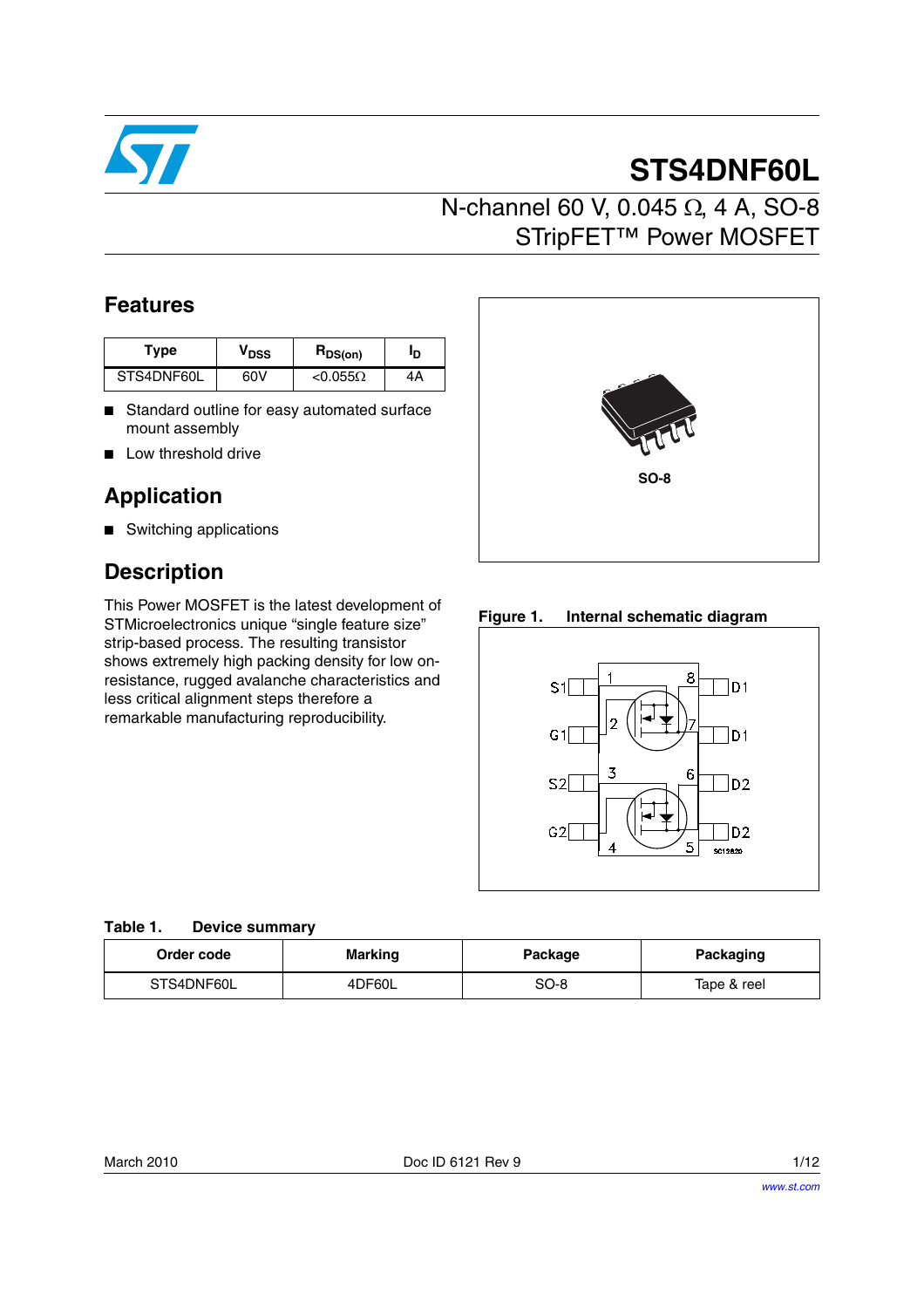## **Contents**

| $1 \quad \blacksquare$  |  |
|-------------------------|--|
| 2 <sup>1</sup>          |  |
|                         |  |
| 3                       |  |
| $\overline{\mathbf{4}}$ |  |
| 5                       |  |

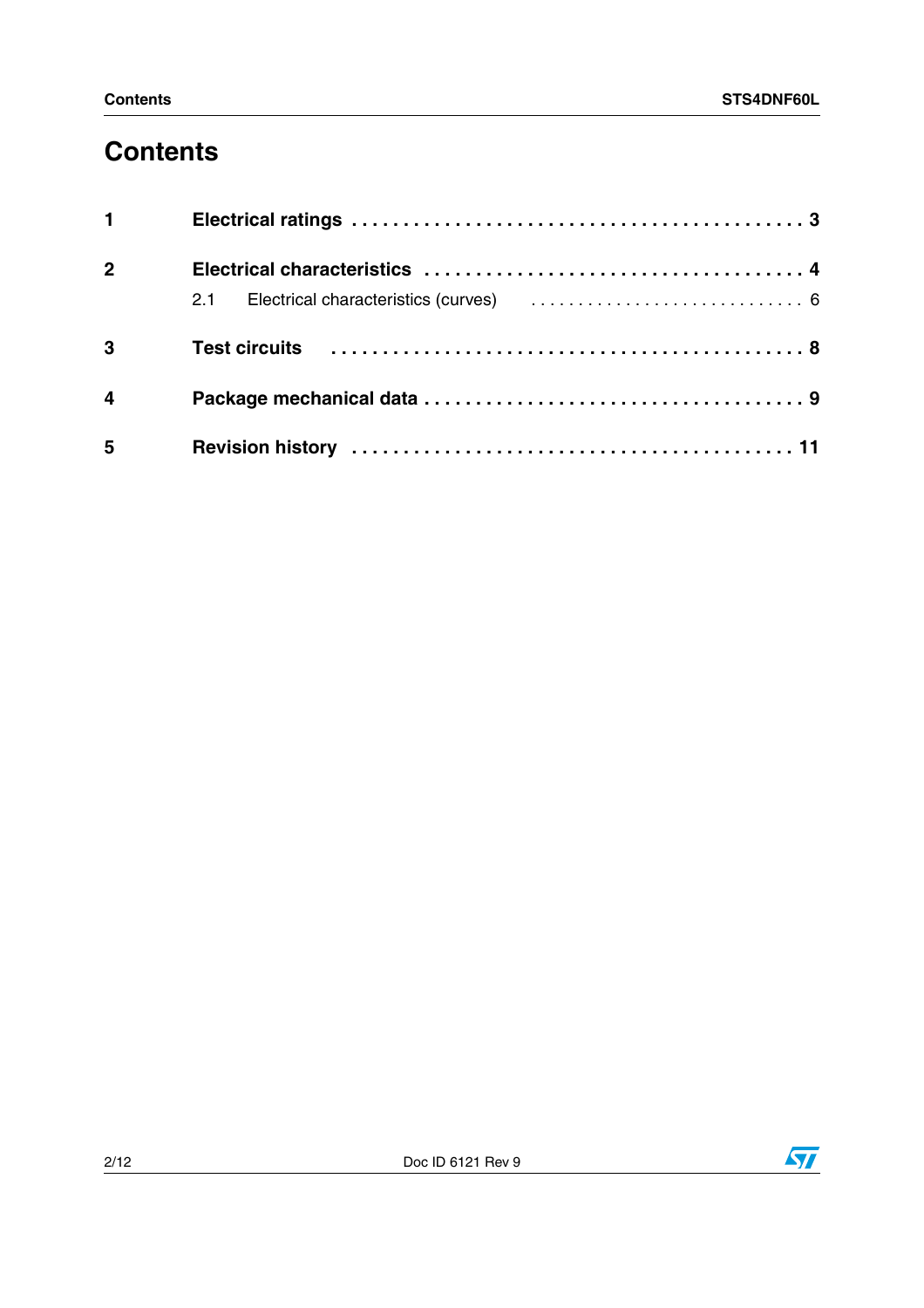## <span id="page-2-0"></span>**1 Electrical ratings**

<span id="page-2-1"></span>

| Absolute maximum ratings<br>Table 2. |
|--------------------------------------|
|--------------------------------------|

| <b>Symbol</b>                         | <b>Parameter</b>                                      | Value          | Unit |
|---------------------------------------|-------------------------------------------------------|----------------|------|
| $V_{DS}$                              | Drain-source voltage ( $V_{GS} = 0$ )                 | 60             | v    |
| $V_{GS}$                              | Gate-source voltage                                   | ±15            | v    |
| I <sub>D</sub>                        | Drain current (continuous) at $T_C = 25 °C$           | 4              | A    |
| l <sub>D</sub>                        | Drain current (continuous) at $T_C = 100 °C$          | 2.5            | A    |
| $IDM$ <sup>(1)</sup>                  | Drain current (pulsed)                                | 16             | A    |
| $P_{TOT}$ $(2)$                       | Total dissipation at $T_C = 25 °C$                    | $\overline{c}$ | w    |
| $E_{AS}^{(3)}$                        | Single pulse avalanche energy                         | 80             | mJ   |
| $T_i$<br>${\mathsf T}_{\textsf{stg}}$ | Operating junction temperature<br>Storage temperature | $-55$ to 150   | °C   |

1. Pulse width limited by safe operating area

2.  $P_{TOT}$ =1.6 W for single operation

3. Starting  $T_J = 25 °C$ ,  $I_D = 4 A$ ,  $V_{DD} = 30 V$ 

#### **Table 3. Thermal data**

| Symbol | <b>Parameter</b>                                     | Value | Unit |
|--------|------------------------------------------------------|-------|------|
|        | Rthj-pcb   Thermal resistance junction-pcb $D.O.(1)$ | 62.5  | °C/W |

1. When mounted on inch<sup>2</sup> FR-4 board, 2 Oz Cu,  $t \le 10$ sec, dual operation

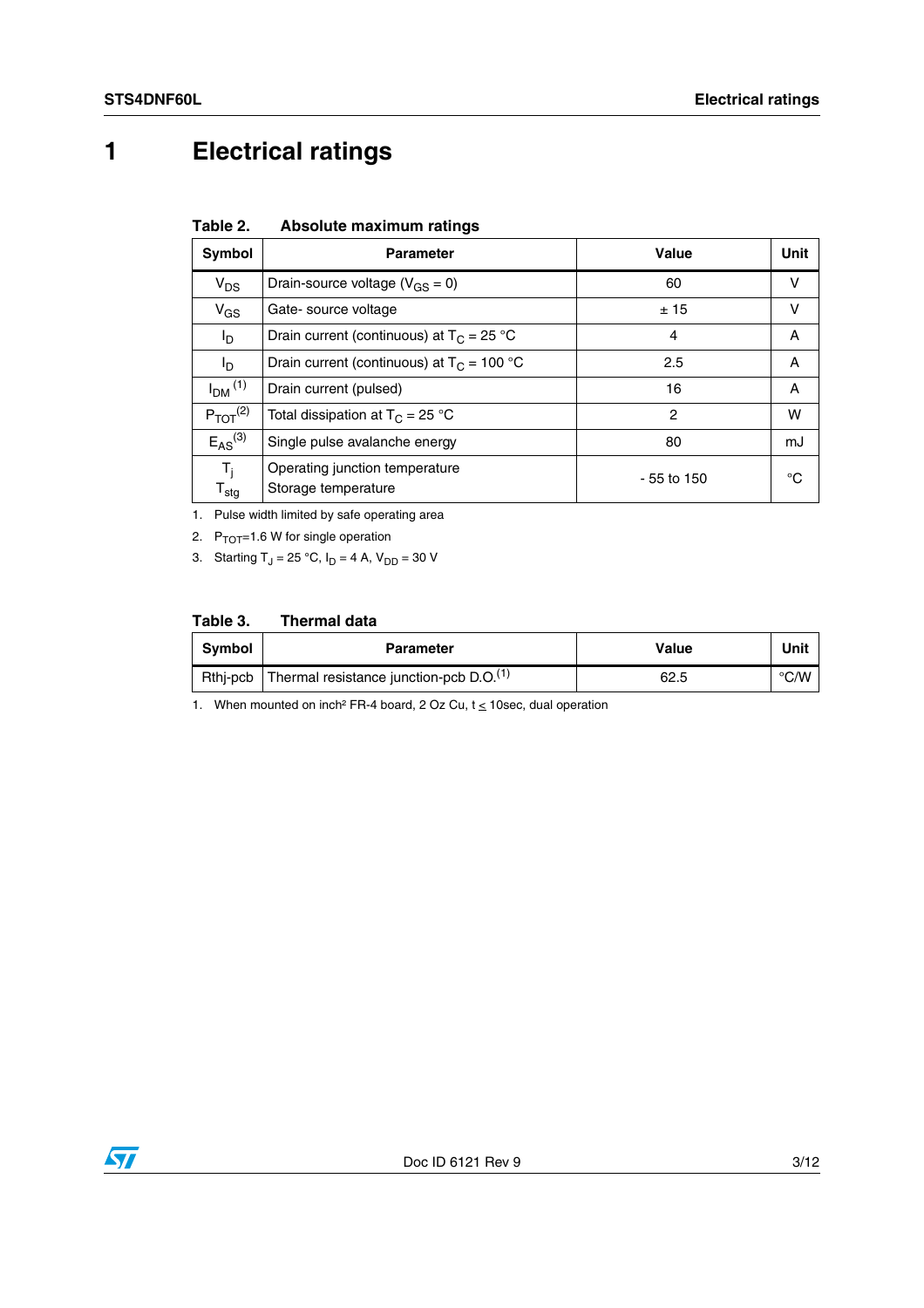# <span id="page-3-0"></span>**2 Electrical characteristics**

 $(T_C = 25 \text{ °C}$  unless otherwise specified)

| <b>Parameter</b>                              | <b>Test conditions</b>           | Min.                                                                                                                                                                                                                     | Typ.  | Max.  | <b>Unit</b>   |
|-----------------------------------------------|----------------------------------|--------------------------------------------------------------------------------------------------------------------------------------------------------------------------------------------------------------------------|-------|-------|---------------|
| Drain-source<br>breakdown voltage             | $I_D = 250 \mu A$ , $V_{GS} = 0$ | 60                                                                                                                                                                                                                       |       |       | v             |
| Zero gate voltage                             | $V_{DS}$ = Max rating            |                                                                                                                                                                                                                          |       |       | μA            |
|                                               |                                  |                                                                                                                                                                                                                          |       | 10    | μA            |
| Gate-body leakage<br>current ( $V_{DS} = 0$ ) | $V_{GS} = \pm 15$ V              |                                                                                                                                                                                                                          |       | ±100  | nA            |
|                                               |                                  |                                                                                                                                                                                                                          | 1.7   | 2.5   | v             |
| Static drain-source on<br>resistance          |                                  |                                                                                                                                                                                                                          | 0.045 | 0.055 | $\Omega$<br>Ω |
|                                               |                                  | drain current ( $V_{GS}$ = 0)   $V_{DS}$ = Max rating, T <sub>C</sub> =125 °C<br>Gate threshold voltage $ V_{DS} = V_{GS}$ , $I_D = 250 \mu A$<br>$V_{GS}$ = 10 V, I <sub>D</sub> = 2 A<br>$V_{GS}$ = 4.5 V, $I_D$ = 2 A |       | 0.050 | 0.065         |

#### **Table 4. On /off states**

#### **Table 5. Dynamic**

| Symbol                                            | <b>Parameter</b>                                                           | <b>Test conditions</b>                                               | Min. | Typ.              | Max. | <b>Unit</b>    |
|---------------------------------------------------|----------------------------------------------------------------------------|----------------------------------------------------------------------|------|-------------------|------|----------------|
| $g_{fs}$                                          | Forward<br>transconductance                                                | $V_{DS} = 25 V, I_D = 2 A$                                           |      | 25                |      | S              |
| $C_{iss}$<br>$C_{\rm oss}$<br>C <sub>rss</sub>    | Input capacitance<br>Output capacitance<br>Reverse transfer<br>capacitance | $V_{DS}$ = 25 V, f = 1 MHz, $V_{GS}$ = 0                             | ۰    | 1030<br>140<br>40 |      | pF<br>pF<br>pF |
| $\mathsf{Q}_{\mathsf{g}}$<br>$Q_{gs}$<br>$Q_{gd}$ | Total gate charge<br>Gate-source charge<br>Gate-drain charge               | $V_{DD} = 48$ V, $I_D = 4$ A,<br>$V_{GS} = 4.5 V$<br>(see Figure 13) |      | 15<br>4<br>4      |      | nC<br>nC<br>nС |

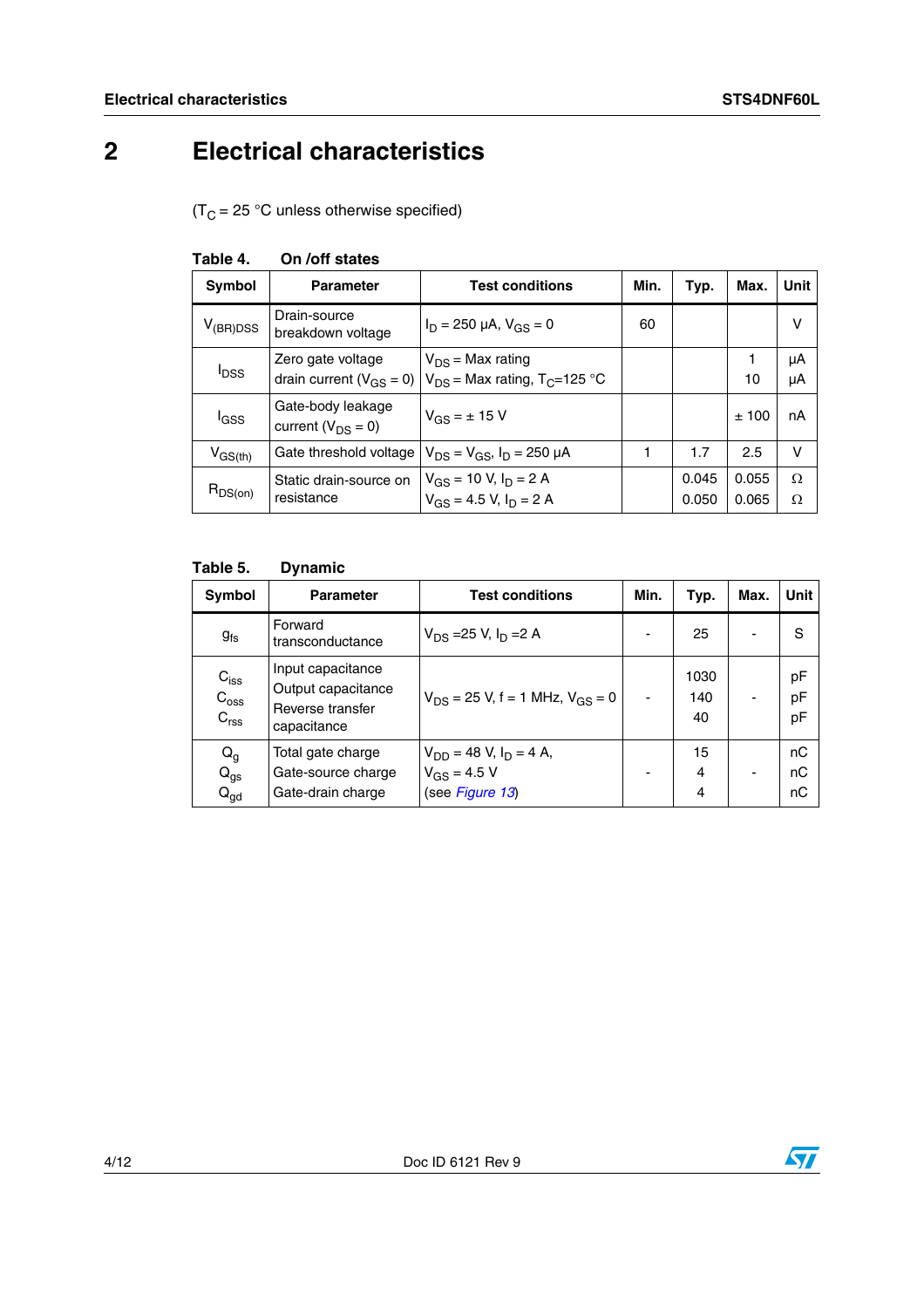| Symbol             | <b>Parameter</b>                 | <b>Test conditions</b>                                                  | Min. | Typ.     | Max. Unit |          |
|--------------------|----------------------------------|-------------------------------------------------------------------------|------|----------|-----------|----------|
| $I_{d(on)}$<br>t,  | Turn-on delay time<br>Rise time  | $V_{DD}$ = 30 V, $I_D$ = 2.2 A,<br>$R_G = 4.7 \Omega$ , $V_{GS} = 10 V$ |      | 15<br>28 | -         | ns<br>ns |
| $I_{d(off)}$<br>t, | Turn-off delay time<br>Fall time | (see Figure 12)                                                         |      | 45<br>10 |           | ns<br>ns |

**Table 6. Switching times**

### **Table 7. Source drain diode**

| Symbol                                    | <b>Parameter</b>                                                             | <b>Test conditions</b>                                                 | Min. | Typ.          | Max.    | Unit          |
|-------------------------------------------|------------------------------------------------------------------------------|------------------------------------------------------------------------|------|---------------|---------|---------------|
| <sub>sD</sub><br>$I_{SDM}$ <sup>(1)</sup> | Source-drain current<br>Source-drain current (pulsed)                        |                                                                        |      |               | 4<br>16 | А<br>А        |
| $V_{SD}$ <sup>(2)</sup>                   | Forward on voltage                                                           | $I_{SD} = 4$ A, $V_{GS} = 0$                                           |      |               | 1.2     | v             |
| $t_{rr}$<br>$Q_{rr}$<br><b>IRRM</b>       | Reverse recovery time<br>Reverse recovery charge<br>Reverse recovery current | $I_{SD} = 4$ A, di/dt = 100 A/µs<br>$V_{DD}$ = 20 V<br>(see Figure 17) |      | 85<br>85<br>2 |         | ns<br>пC<br>А |

1. Pulse width limited by safe operating area

2. Pulsed: Pulse duration =  $300 \mu s$ , duty cycle  $1.5\%$ 

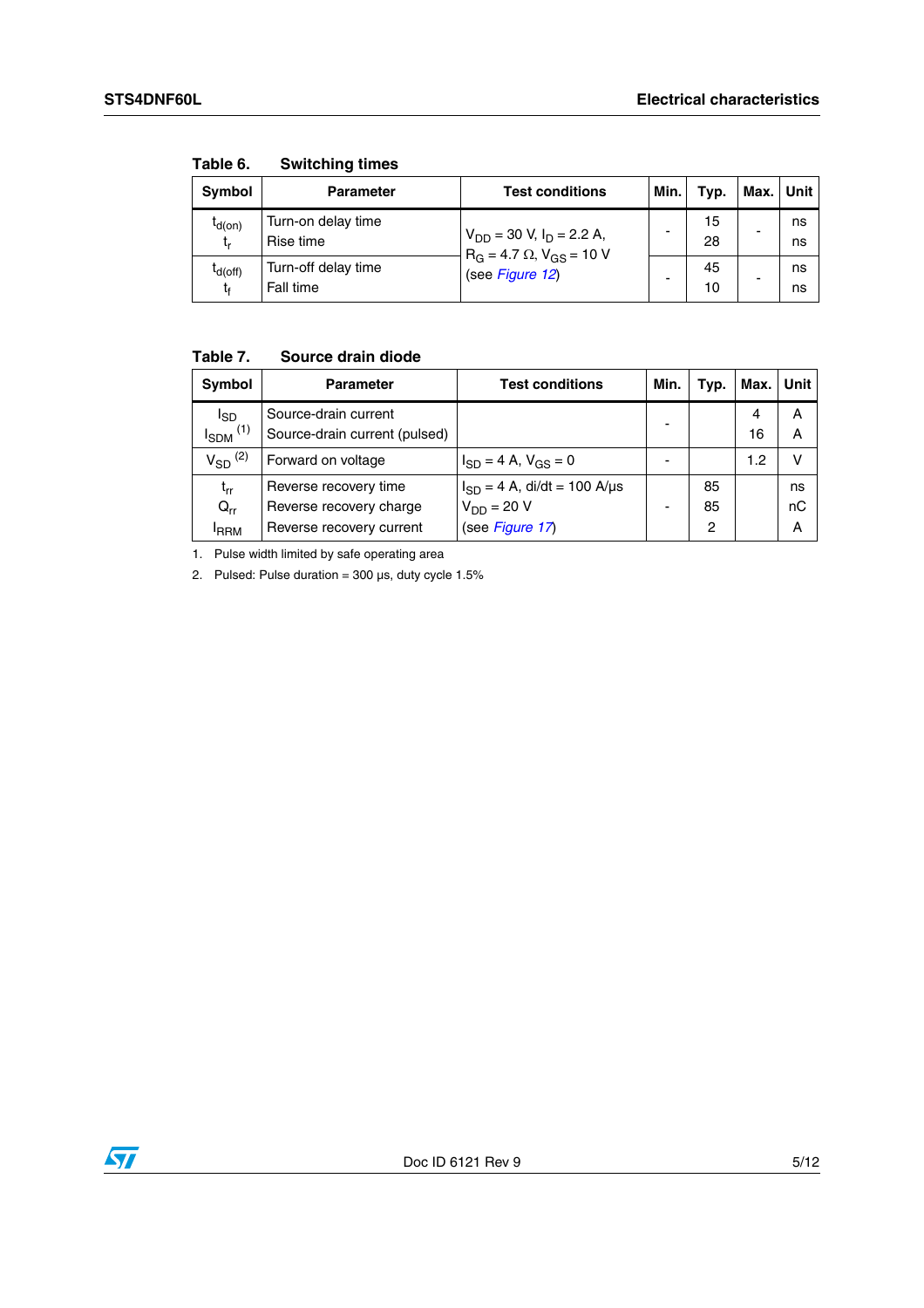## <span id="page-5-0"></span>**2.1 Electrical characteristics (curves)**







**Figure 6. Source-drain diode forward characteristics**



<span id="page-5-1"></span>

<span id="page-5-2"></span>









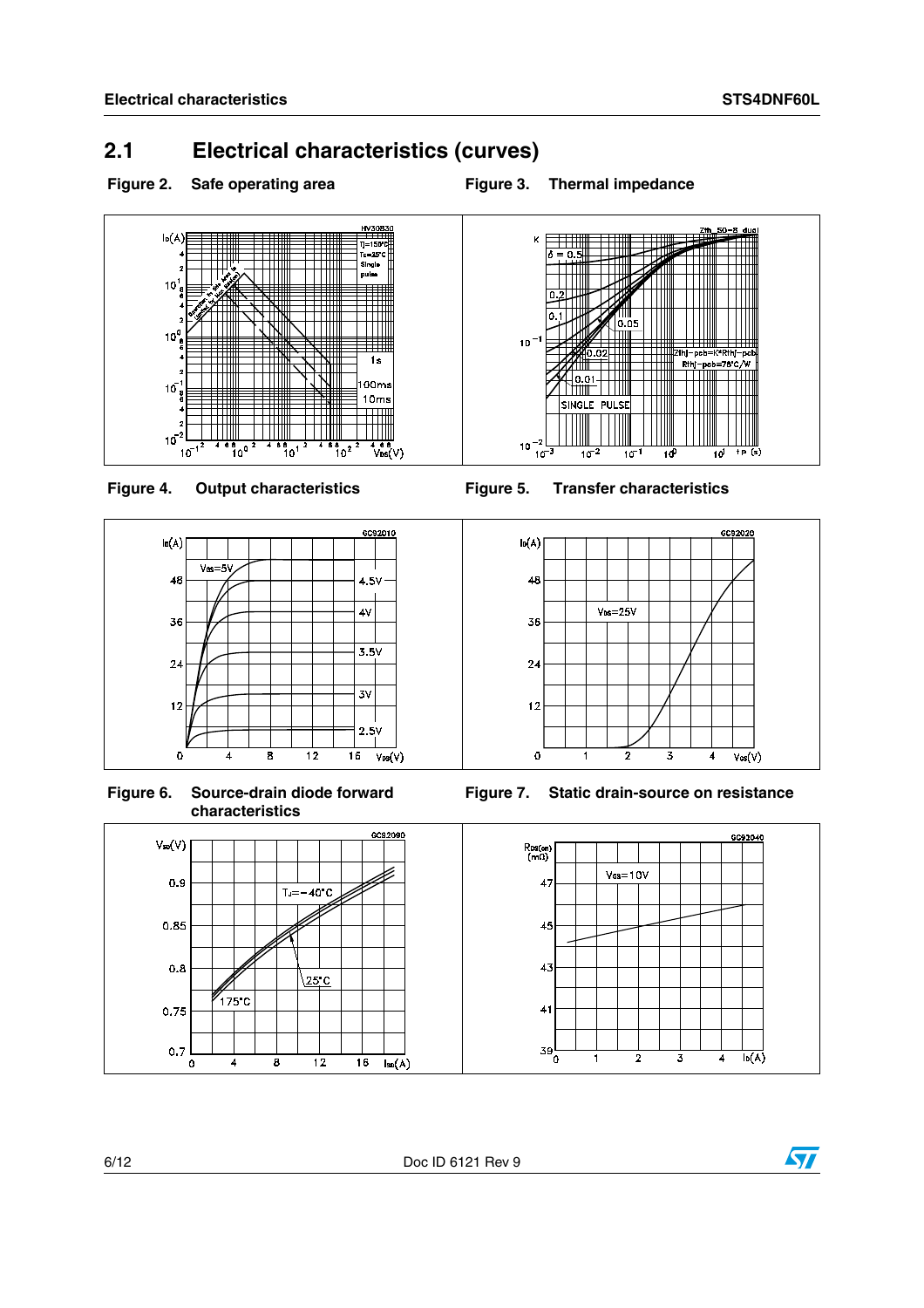

#### **Figure 8. Gate charge vs gate-source voltage Figure 9. Capacitance variations**

**Figure 10. Normalized gate threshold voltage vs temperature**





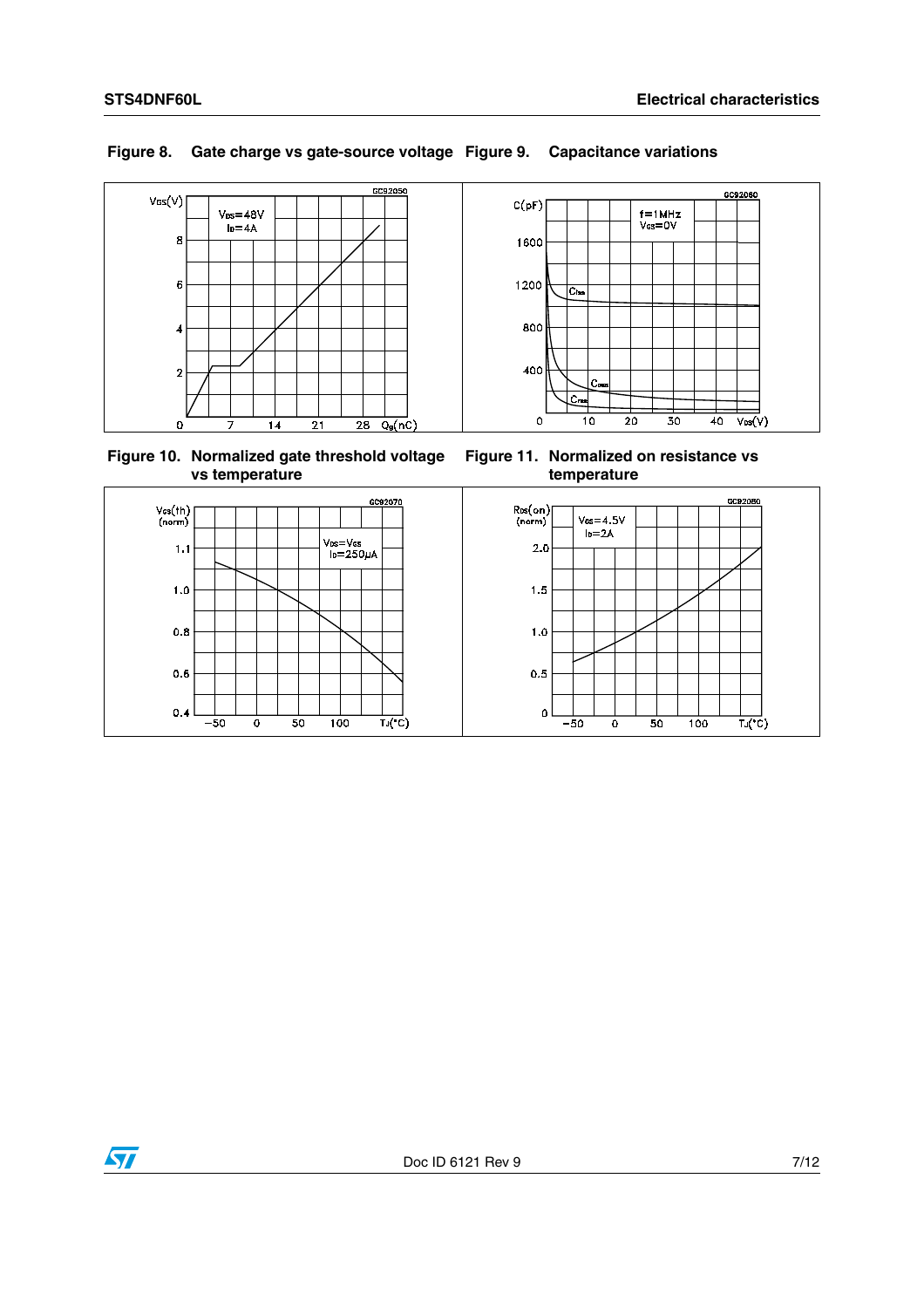## <span id="page-7-0"></span>**3 Test circuits**

<span id="page-7-2"></span>**Figure 12. Switching times test circuit for resistive load**



**Figure 14. Test circuit for inductive load switching and diode recovery times**







<span id="page-7-1"></span>**Figure 13. Gate charge test circuit**





<span id="page-7-3"></span>





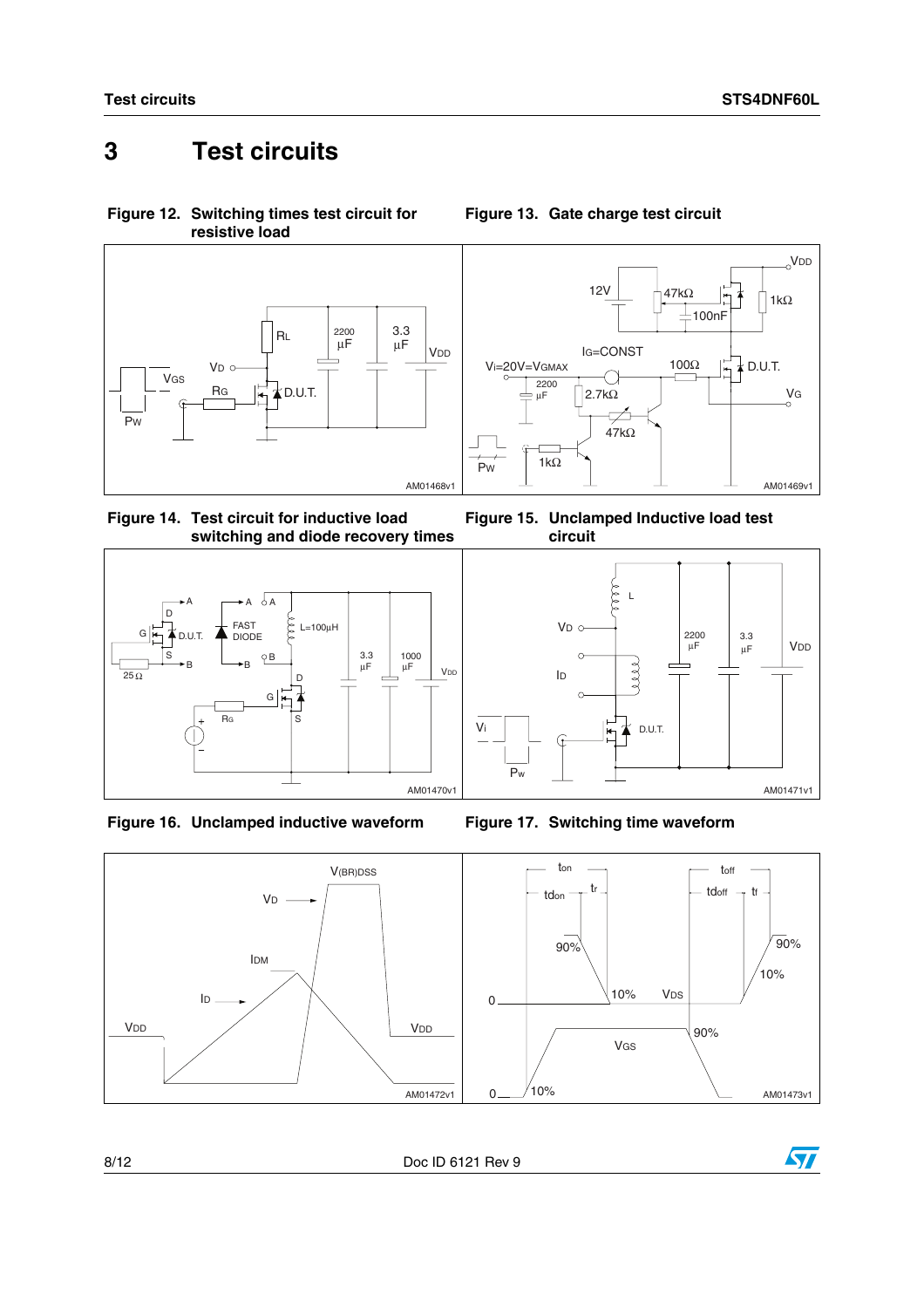## <span id="page-8-0"></span>**4 Package mechanical data**

In order to meet environmental requirements, ST offers these devices in different grades of ECOPACK® packages, depending on their level of environmental compliance. ECOPACK® specifications, grade definitions and product status are available at: www.st.com. ECOPACK is an ST trademark.

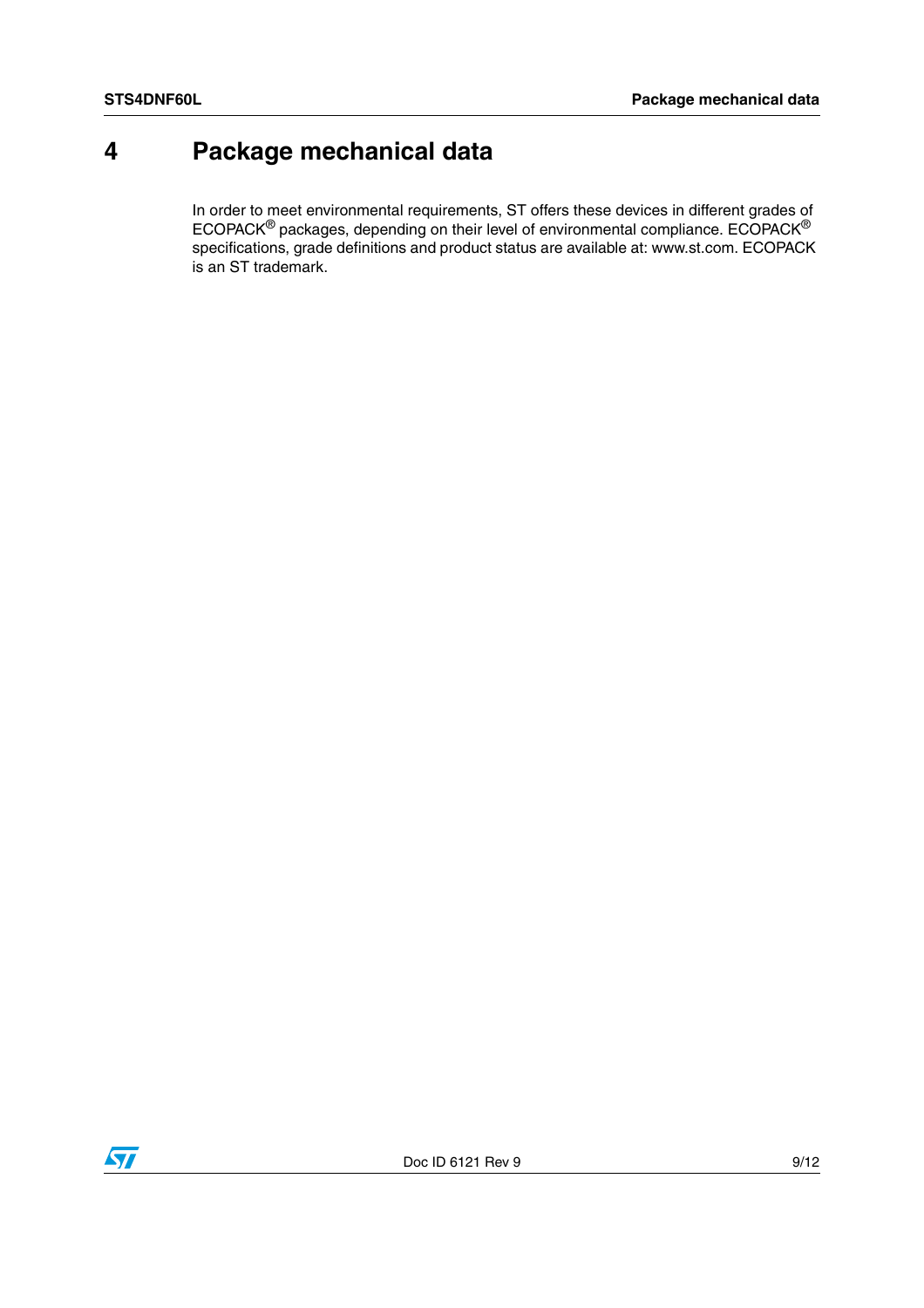| DIM.           |      | mm.        |      |           | inch  |       |
|----------------|------|------------|------|-----------|-------|-------|
|                | MIN. | <b>TYP</b> | MAX. | MIN.      | TYP.  | MAX.  |
| A              |      |            | 1.75 |           |       | 0.068 |
| a1             | 0.1  |            | 0.25 | 0.003     |       | 0.009 |
| a <sub>2</sub> |      |            | 1.65 |           |       | 0.064 |
| a3             | 0.65 |            | 0.85 | 0.025     |       | 0.033 |
| b              | 0.35 |            | 0.48 | 0.013     |       | 0.018 |
| b1             | 0.19 |            | 0.25 | 0.007     |       | 0.010 |
| C              | 0.25 |            | 0.5  | 0.010     |       | 0.019 |
| c1             |      |            |      | 45 (typ.) |       |       |
| D              | 4.8  |            | 5.0  | 0.188     |       | 0.196 |
| E              | 5.8  |            | 6.2  | 0.228     |       | 0.244 |
| e              |      | 1.27       |      |           | 0.050 |       |
| e3             |      | 3.81       |      |           | 0.150 |       |
| F              | 3.8  |            | 4.0  | 0.14      |       | 0.157 |
| L              | 0.4  |            | 1.27 | 0.015     |       | 0.050 |
| M              |      |            | 0.6  |           |       | 0.023 |

#### **SO-8 MECHANICAL DATA**



10/12 Doc ID 6121 Rev 9

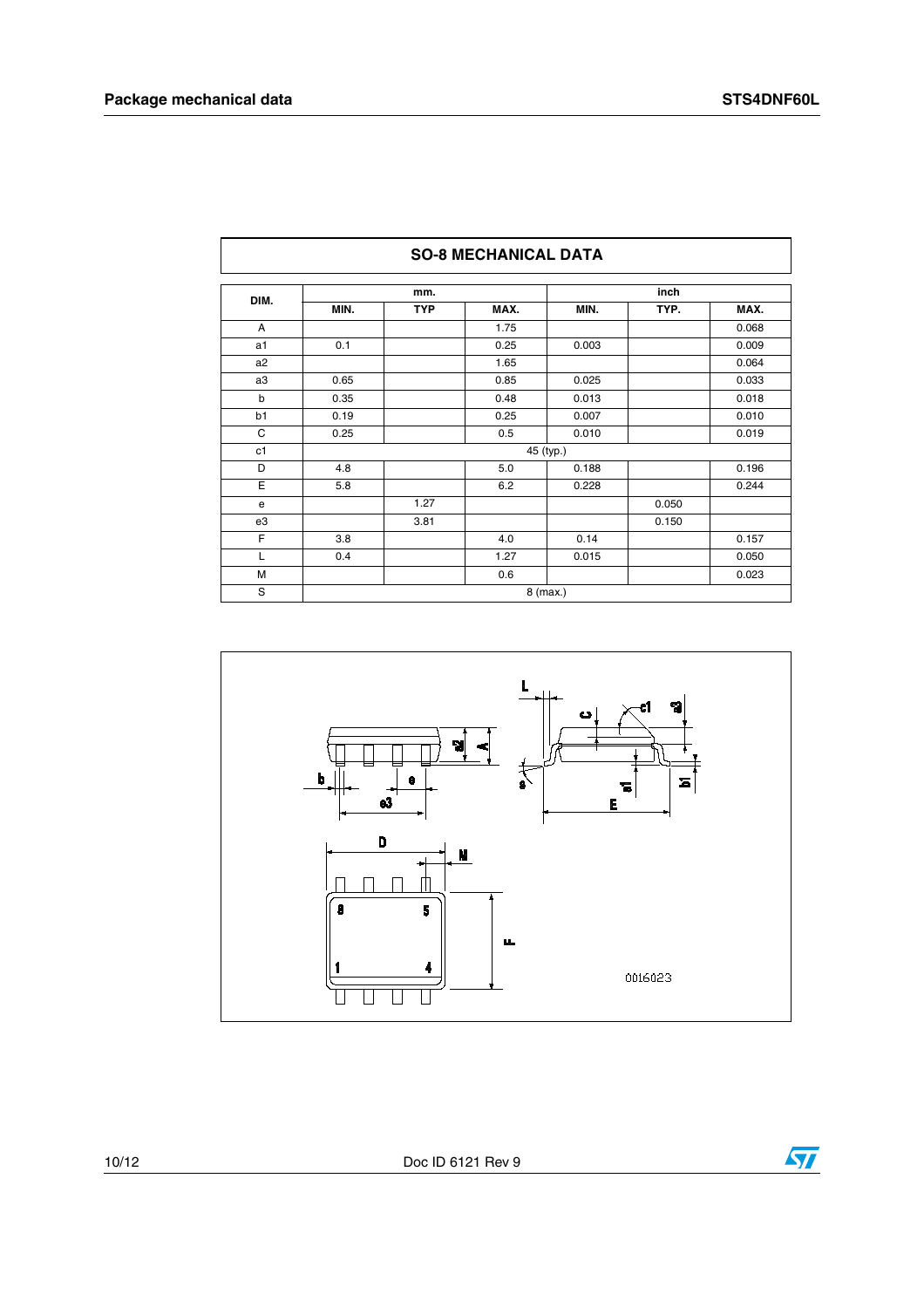# <span id="page-10-0"></span>**5 Revision history**

#### Table 8. **Document revision history**

| Date        | <b>Revision</b> | <b>Changes</b>                                               |
|-------------|-----------------|--------------------------------------------------------------|
| 30-May-2005 | 5               | Initial electronic version                                   |
| 29-Mar-2006 | 6               | Modified Figure 2 and Figure 3                               |
| 16-May-2006 |                 | Modified internal schematic diagram                          |
| 29-Aug-2007 | 8               | Marking has been updated                                     |
| 30-Mar-2010 | 9               | Inserted $E_{AS}$ value in Table 2: Absolute maximum ratings |